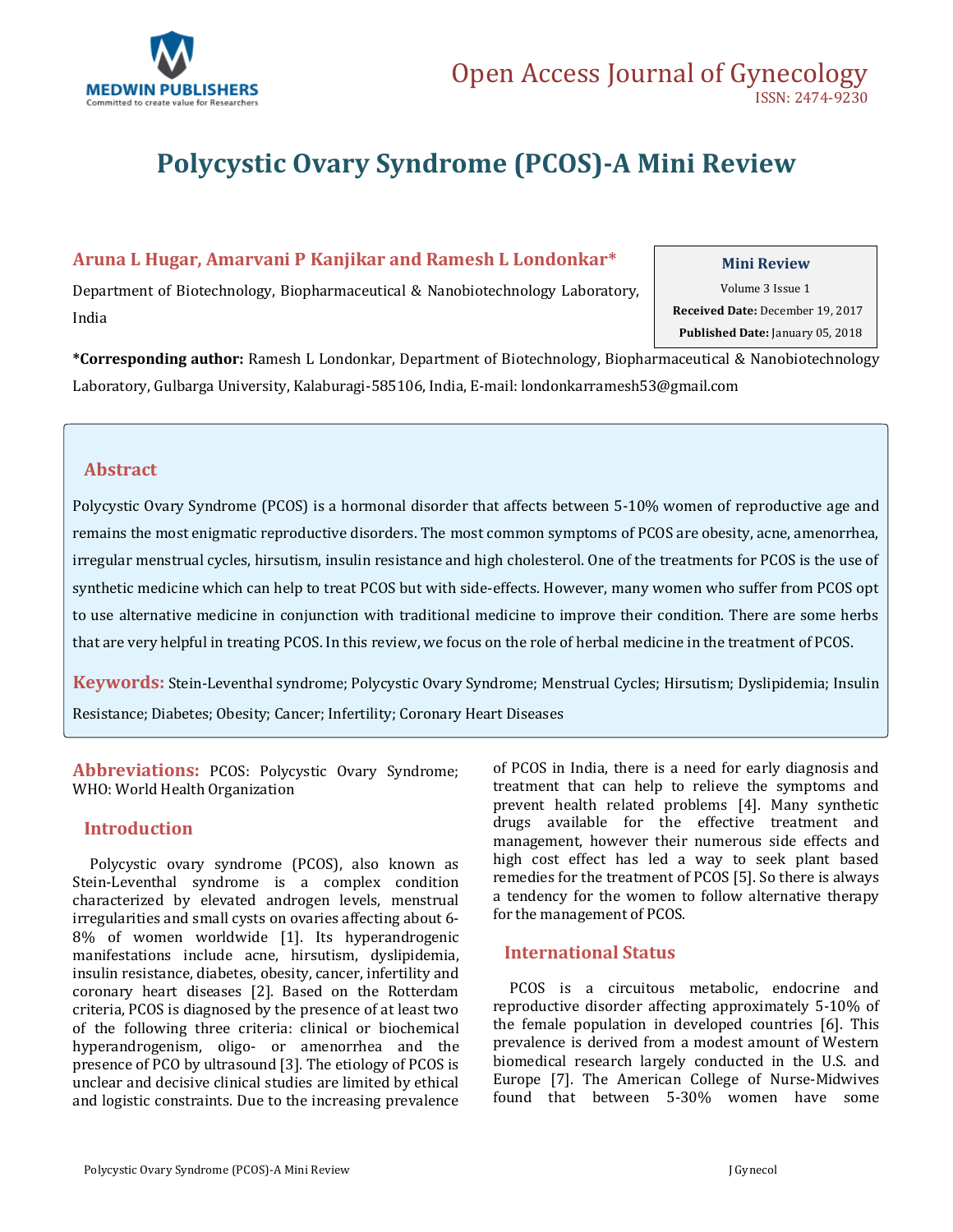characteristic of PCOS i.e., approx 6.8 million people in USA. PCOS and related complications are also having a tremendous economic burden and in 2006, the total annual cost to treat women with PCOS between the ages of 14- 44 years was more than US\$430 million in the USA [8]. Cinnamon extract has been shown to reduce insulin resistance by increasing phosphatidyl, inositol, 3-kinase activity in the insulin signaling pathway and thus potentiating insulin action in 15 PCOS women [9]. Recent research in Turkey has revealed that the spearmint tea has antiandrogenic properties in females with Hirsutism [10].

#### **National Status**

 World Health Organization (WHO) has emphasized the need for better utilization of the indigenous system of medicine, based on the locally available medicinal plants in the developing countries. The prevalence of PCOS in general population has been estimated to be 5% -10% of reproductive age women, which are undergoing rapid nutritional transitions due to westernized diets and lifestyle. However, recent findings from developing countries like China and India are indicated a similar prevalence rates of PCOS [11]. The estimation of high PCOS prevalence rates appears high in countries where diagnoses of obesity and type 2 diabetes are more common. Even though women with PCOS vary in degrees of thinness to fatness, but even then about 30-75% of PCOS cases contend with being overweight or obese [12]. These parallel trends between metabolic health perturbations and PCOS have impacted much of the developed world as well as urban areas of developing nations such as India and China. Aloe vera gel formulation exerts a protective effect against the PCOS phenotype by restoring the ovarian steroid status and altering key steroidogenic activity [13].

Recently, *Pterocarpus marsupium* found to have potential reproductive effects in testosterone propionate induced PCOS female albino rats and could be used as an alternative therapy in the treatment of PCOS, which was carried out by Department of Biotechnology, Biopharmaceutical & Nanobiotechnology Laboratory [14].

#### **Conclusion**

 Polycystic Ovary Syndrome (PCOS) is a severe clinical and public health issue, because it adversely affects women's health and puts a significant strain on healthcare resources. When choosing a synthetic medication, side effects and high cost of the fertility drugs must be taken into account, including weight gain, fatigue, nausea, oedema, diarrhoea, sinusitis, hypoglycaemia and kidney toxicity. Therefore, the present review discusses about the need of novel drugs from different plant sources which will have low cost, safer and highly effective for PCOS treatment to overcome the infertility.

#### **References**

- 1. Umland EM, Weinstein LC, Buchanan EM (2011) Menstruation related disorders. In: DiPiro JT, Talbert RL, Yee GC (Eds.), Pharmacotherapy: A Pathophysiologic Approach 8th (edn), McGraw-Hill, New York, pp: 1393.
- 2. [Demirel MA, Ilhan M, Suntar I, Keles H, Akkol EK](http://www.scielo.br/scielo.php?pid=S0102-695X2016000100083&script=sci_arttext)  [\(2016\) Activity of](http://www.scielo.br/scielo.php?pid=S0102-695X2016000100083&script=sci_arttext) *Corylus avellana* seed oil in [letrozole-induced polycystic ovary syndrome model](http://www.scielo.br/scielo.php?pid=S0102-695X2016000100083&script=sci_arttext)  [in rats. Revista Brasileira de](http://www.scielo.br/scielo.php?pid=S0102-695X2016000100083&script=sci_arttext) Farmacognosia 26(1): [83-88.](http://www.scielo.br/scielo.php?pid=S0102-695X2016000100083&script=sci_arttext)
- 3. [Rotterdam ESHRE/ASRM-Sponsored PCOS Consensus](https://academic.oup.com/humrep/article/19/1/41/690226)  [Workshop Group \(2004\) Revised 2003 consensus on](https://academic.oup.com/humrep/article/19/1/41/690226)  [diagnostic criteria and long-term health risks related](https://academic.oup.com/humrep/article/19/1/41/690226)  [to polycystic ovary syndrome \(PCOS\). Human](https://academic.oup.com/humrep/article/19/1/41/690226)  [Reproduction 19\(1\): 41-47.](https://academic.oup.com/humrep/article/19/1/41/690226)
- 4. [Londe P, Shubhi Agarwal \(2017\) Invitro](http://www.recentscientific.com/vitro-phytochemical-study-berberis-aristata-root-extracts-effective-neutraceutical-treatment-polycys)  [phytochemical study on](http://www.recentscientific.com/vitro-phytochemical-study-berberis-aristata-root-extracts-effective-neutraceutical-treatment-polycys) *Berberis aristata* root [extracts: An effective neutraceutical for the treatment](http://www.recentscientific.com/vitro-phytochemical-study-berberis-aristata-root-extracts-effective-neutraceutical-treatment-polycys)  [of polycystic ovarian syndrome. International Journal](http://www.recentscientific.com/vitro-phytochemical-study-berberis-aristata-root-extracts-effective-neutraceutical-treatment-polycys)  [of Recent Scientific Research 8\(9\): 19934-19940.](http://www.recentscientific.com/vitro-phytochemical-study-berberis-aristata-root-extracts-effective-neutraceutical-treatment-polycys)
- 5. [Bency Baby T, Smitha Rani, Remya K, Shebina PR,](http://www.florajournal.com/archives/?year=2016&vol=4&issue=5&part=B&ArticleId=315)  [Azeem AK \(2016\) Polycystic ovarian syndrome:](http://www.florajournal.com/archives/?year=2016&vol=4&issue=5&part=B&ArticleId=315)  [Therapeutic potential of herbal remedies-A review.](http://www.florajournal.com/archives/?year=2016&vol=4&issue=5&part=B&ArticleId=315)  [International Journal of herbal Medicine 4\(5\): 91-96.](http://www.florajournal.com/archives/?year=2016&vol=4&issue=5&part=B&ArticleId=315)
- 6. Xita, [Tsatsoulis A \(2006\) Fetal programming of](https://www.ncbi.nlm.nih.gov/pubmed/16522691)  [polycystic ovary syndrome by androgen excess:](https://www.ncbi.nlm.nih.gov/pubmed/16522691)  [evidence from experimental, clinical, and genetic](https://www.ncbi.nlm.nih.gov/pubmed/16522691)  [association studies. J Clin Endocrinol Metab 91\(5\):](https://www.ncbi.nlm.nih.gov/pubmed/16522691)  [1660-1666.](https://www.ncbi.nlm.nih.gov/pubmed/16522691)
- 7. [Li L, Yang D, Chen X, Chen Y, Feng S, et al. \(2007\)](http://onlinelibrary.wiley.com/doi/10.1016/j.ijgo.2007.01.005/abstract)  [Clinical and Metabolic Features of Polycystic Ovary](http://onlinelibrary.wiley.com/doi/10.1016/j.ijgo.2007.01.005/abstract)  [Syndrome. International Journal of Gynecology and](http://onlinelibrary.wiley.com/doi/10.1016/j.ijgo.2007.01.005/abstract)  [Obstetrics 97\(2\):](http://onlinelibrary.wiley.com/doi/10.1016/j.ijgo.2007.01.005/abstract) 129-134.
- *8.* [Azziz R, Marin C, Hoq L, Badamgarav E, Song P \(2005\)](https://www.ncbi.nlm.nih.gov/pubmed/15944216)  [Health Care-Related Economic Burden of the](https://www.ncbi.nlm.nih.gov/pubmed/15944216)  [Polycystic Ovary Syndrome during the Reproductive](https://www.ncbi.nlm.nih.gov/pubmed/15944216)  [Life Span. J Clin Endocrinol Metab 90\(8\):](https://www.ncbi.nlm.nih.gov/pubmed/15944216) 4650-4658.
- 9. [Jeff G, Wang MD, Richard A, Anderson, George M, et al.](https://www.ncbi.nlm.nih.gov/pubmed/17296187)  [\(2007\) The effect of cinnamon extract on insulin](https://www.ncbi.nlm.nih.gov/pubmed/17296187)